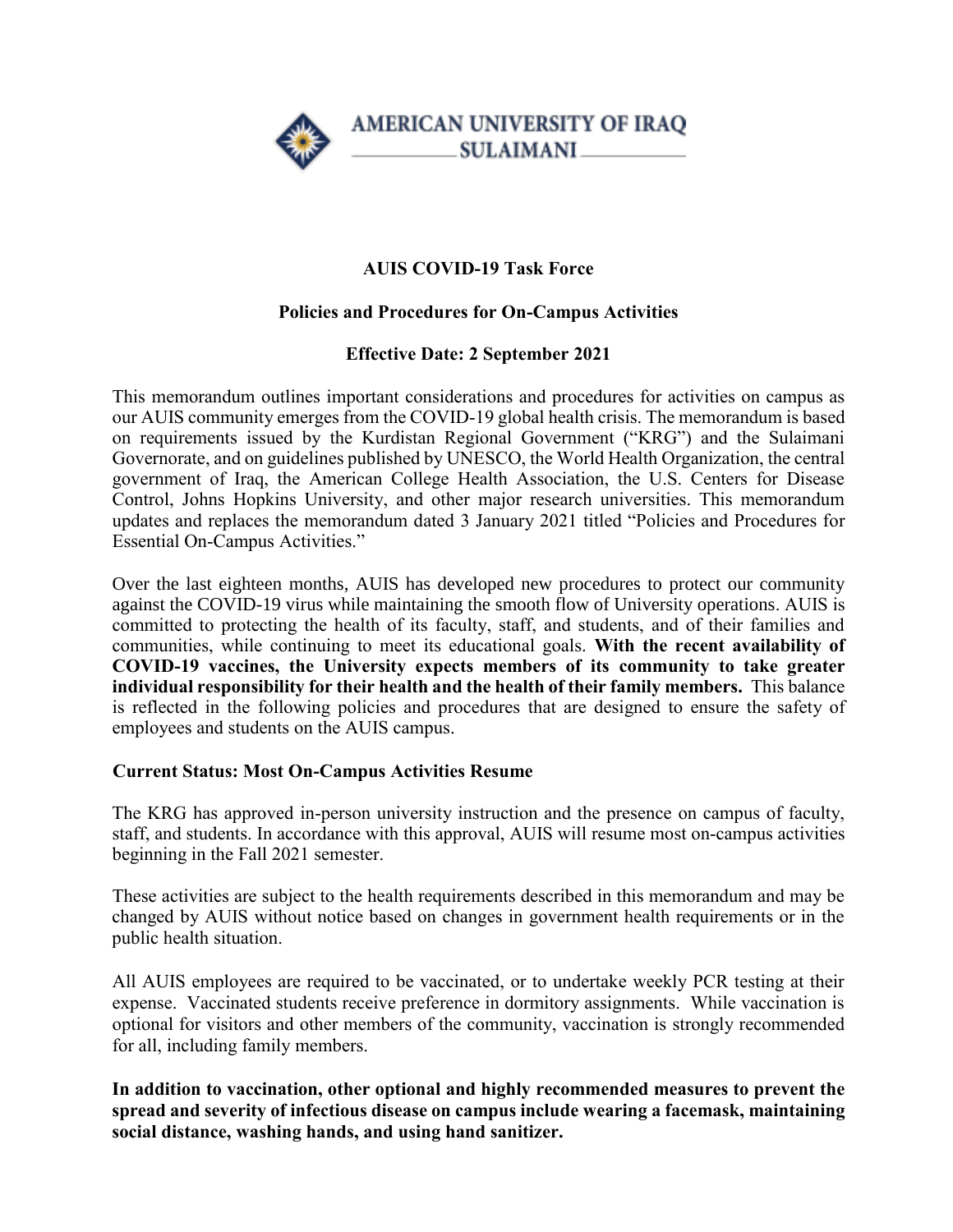● Vaccination.

AUIS Faculty and Staff. AUIS Faculty and staff have been requested to obtain their COVID-19 vaccination on or before 1 September 2021. Part-time and temporary employees were included in this request. Employees who were unable to obtain full vaccination by this date should kindly contact our Human Resources department to discuss alternatives, which include weekly PCR testing at the employee's expense.

AUIS Students are strongly advised, but at present not required, to be vaccinated. Vaccinated students will receive preference for various AUIS programs, including dormitory housing. Students should contact Student Services at student.services@auis.edu.krd for AUIS assistance should they have questions about scheduling an appointment for free vaccination. The University will likely require students to be vaccinated as vaccine supplies increase.

- Who can come, when, and where. The AUIS campus will be open to AUIS employees, students, and visitors. Normal hours of operation resume and will be posted. Temperature testing at the front gate is no longer required. The University may issue special rules for large gatherings such as commencements.
- Employee check-in and check-out. Employees on campus should continue to follow standard "clock in and out" procedures using their ID cards.
- Transportation.
	- o Taxis, and cars without University parking permits, are not allowed on campus.
	- o The Pak City shuttle will operate on a normal schedule to be posted by FMD.

#### **Additional Procedures for Academic Classes**

All courses will be taught by faculty in campus classrooms. Classes will be recorded to offer online instruction for students who cannot, or who do not wish to, attend classes in person. Students will only be permitted in classrooms if they are following all required safety procedures.

Any faculty member may require, and enforce, a rule that everyone (including the faculty member) in his or her classroom or office must wear a facemask. Similarly, any staff member may require and enforce a rule that everyone in his or her office must wear a facemask.

Mid-term and final examinations will be conducted only in classrooms. **The VPAA Office and course instructors will distribute additional information about the schedule, location and procedures for examinations, for which use of facemasks may be required.**

## **Common Areas and Cafeteria**

All common areas, including the cafeteria, are open for use. The gym will remain closed.

## **Clubs and Extracurricular Activities**

All student clubs and other student gatherings may resume normal operations.